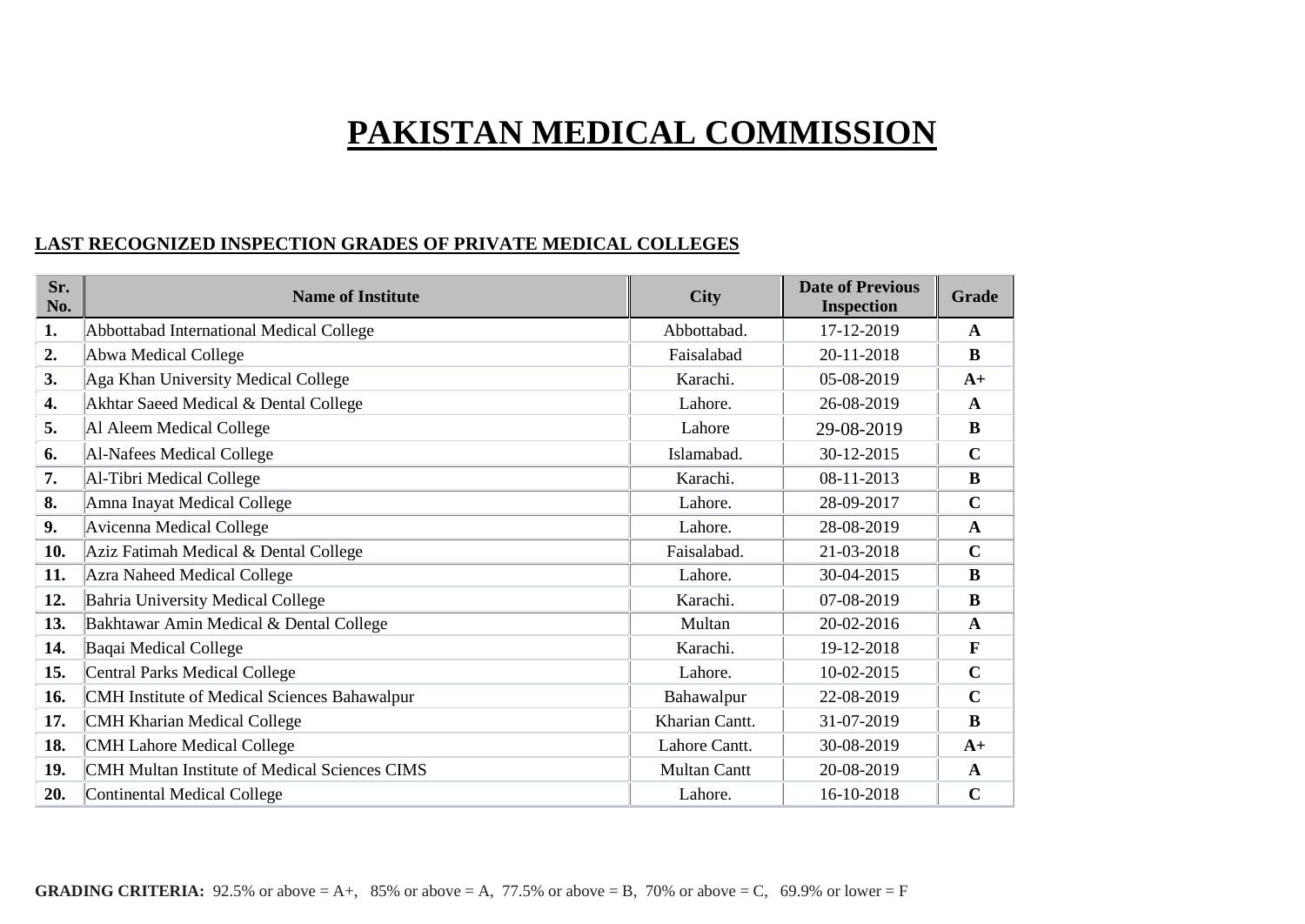| Sr.<br>No. | <b>Name of Institute</b>                                       | <b>City</b>       | <b>Date of Previous</b><br><b>Inspection</b> | Grade        |
|------------|----------------------------------------------------------------|-------------------|----------------------------------------------|--------------|
| 21.        | Faculty of Medicine & Allied Medical Sciences, Isra University | Hyderabad.        | 26-03-2013                                   | $\mathbf A$  |
| 22.        | Fazaia Medical College                                         | Islamabad         | 15-09-2015                                   | F            |
| 23.        | Fazaia Ruth Pfao Medical College                               | Karachi           | 16-12-2019                                   | $\mathbf{A}$ |
| 24.        | FMH College of Medicine & Dentistry                            | Lahore.           | 27-08-2019                                   | $A+$         |
| 25.        | Foundation University Medical College                          | Islamabad         | 25-10-2011                                   | $\mathbf{A}$ |
| 26.        | <b>Frontier Medical College</b>                                | Abbottabad.       | 29-07-2019                                   | $\bf{B}$     |
| 27.        | Hamdard College of Medicine & Dentistry                        | Karachi.          | 11-04-2018                                   | $\mathbf C$  |
| 28.        | HBS Medical & Dental College                                   | Islamabad         | 28-11-2015                                   | $A+$         |
| 29.        | <b>HITEC Institute of Medical Sciences</b>                     | Taxila            | 08-01-2019                                   | $\mathbf{A}$ |
| 30.        | Independent Medical College                                    | Faisalabad.       | 08-06-2015                                   | B            |
| 31.        | Indus Medical College                                          | Tando M Khan      | 05-11-2015                                   | $\mathbf C$  |
| 32.        | <b>Islam Medical College</b>                                   | Sialkot.          | 23-09-2014                                   | $\bf{B}$     |
| 33.        | Islamabad Medical & Dental College                             | Islamabad.        | 21-02-2018                                   | $\mathbf C$  |
| 34.        | Islamic International Medical College                          | Rawalpindi.       | 31-07-2019                                   | $\mathbf{A}$ |
| 35.        | Jinnah International Medical College                           | Peshawar          | <b>Under Inspection</b>                      |              |
| 36.        | Jinnah Medical & Dental College                                | Karachi.          | 03-11-2018                                   | $\mathbf{F}$ |
| 37.        | Kabir Medical College                                          | Peshawar.         | 08-11-2018                                   | $\mathbf C$  |
| 38.        | Karachi Institute of Medical Sciences                          | Karachi           | 04-02-2017                                   | B            |
| 39.        | Lahore Medical & Dental College Lahore                         | Lahore.           | 17-07-2018                                   | $\mathbf A$  |
| 40.        | Liaquat College of Medicine & Dentistry                        | Karachi.          | 18-07-2011                                   | $\mathbf{A}$ |
| 41.        | Liaquat National Hospital Medical College                      | Karachi.          | 25-01-2014                                   | B            |
| 42.        | M. Islam Medical College                                       | Gujranwala        | 25-02-2017                                   | $\mathbf{A}$ |
| 43.        | Mohiuddin Islamic Medical College                              | Mirpur            | 07-03-2018                                   | $\mathbf{F}$ |
| 44.        | Muhammad College of Medicine                                   | Peshawar Cantt.   | 04-03-2016                                   | B            |
| 45.        | Muhammad Medical College                                       | Mirpurkhas-Sindh. | 20-08-2013                                   | $\bf{B}$     |
| 46.        | Multan Medical & Dental College                                | Multan.           | 27-10-2014                                   | $\mathbf{A}$ |
| 47.        | Niazi Medical & Dental College                                 | Sargodha.         | 22-11-2018                                   | $\mathbf{A}$ |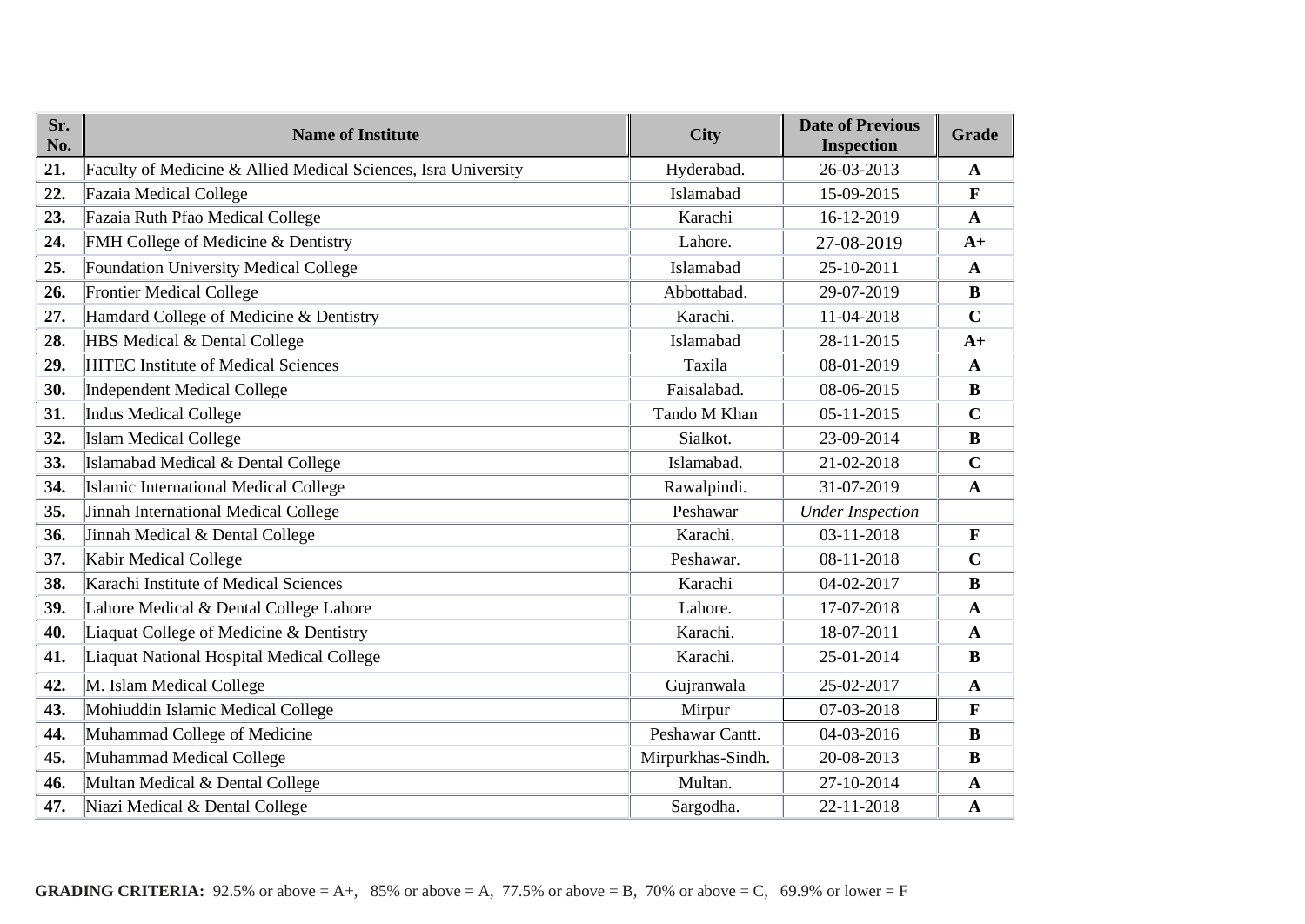| Sr.<br>No. | <b>Name of Institute</b>                       | <b>City</b>   | <b>Date of Previous</b><br><b>Inspection</b> | Grade           |
|------------|------------------------------------------------|---------------|----------------------------------------------|-----------------|
| 48.        | Northwest School of Medicine                   | Peshawar      | 05-12-2016                                   | $\mathbf{A}$    |
| 49.        | Pak International Medical College              | Peshawar.     | 23-11-2018                                   | $\mathbf C$     |
| 50.        | Pak Red Crescent Medical & Dental College      | Lahore.       | 01-03-2018                                   | F               |
| 51.        | Peshawar Medical College                       | Peshawar.     | 10-09-2020                                   | $\mathbf{A}$    |
| 52.        | Quetta Institute of Medical Sciences           | Quetta-Cantt. | 15-09-2011                                   | $\mathbf{A}$    |
| 53.        | Rahbar Medical & Dental College                | Lahore        | 11-10-2018                                   | $\mathbf{A}$    |
| 54.        | Rai Medical College                            | Sargodha      | 21-12-2015                                   | $\bf{B}$        |
| 55.        | Rashid Latif Medical College                   | Lahore.       | 25-11-2015                                   | $\mathbf{A}$    |
| 56.        | Rawal Institute of Health Sciences             | Islamabad.    | 08-03-2018                                   | $\bf{B}$        |
| 57.        | Rehman Medical College                         | Peshawar.     | 26-10-2017                                   | $\mathbf{A}$    |
| 58.        | Sahara Medical College                         | Narowal       | 05-05-2016                                   | $\bf{B}$        |
| 59.        | Shahida Islam Medical College                  | Lodhran       | 28-01-2017                                   | $\bf{B}$        |
| 60.        | Shalamar Medical & Dental College              | Lahore.       | 25-11-2013                                   | $\mathbf{A}$    |
| 61.        | Sharif Medical & Dental College                | Lahore.       | 18-08-2015                                   | $\bf{B}$        |
| 62.        | Shifa College of Medicine                      | Islamabad.    | 30-07-2019                                   | $\mathbf{A}$    |
| 63.        | <b>Sialkot Medical College</b>                 | Sialkot       | 19-11-2015                                   | $\mathbf C$     |
| 64.        | Sir Syed College of Medical Sciences for Girls | Karachi.      | 06-03-2008                                   | <b>No Score</b> |
| 65.        | Suleman Roshan Medical College                 | Tando Adam    | 19-12-2019                                   | $\bf{B}$        |
| 66.        | <b>Swat Medical College</b>                    | Swat          | 18-12-2019                                   | $\bf{B}$        |
| 67.        | United Medical & Dental College                | Karachi       | 10-06-2015                                   | $A+$            |
| 68.        | University College of Medicine & Dentistry     | Lahore.       | 26-08-2019                                   | $\mathbf{A}$    |
| 69.        | University Medical & Dental College            | Faisalabad.   | 22-03-2018                                   | $\mathbf{A}$    |
| 70.        | Wah Medical College                            | Wah Cantt.    | 15-02-2018                                   | $\mathbf{A}$    |
| 71.        | Watim Medical college                          | Rawalpindi    | 09-01-2020                                   | $\bf{B}$        |
| 72.        | <b>Women Medical College</b>                   | Abbottabad.   | 18-12-2015                                   | $\mathbf C$     |
| 73.        | Ziauddin Medical College                       | Karachi.      | 12-10-2011                                   | $\mathbf{A}$    |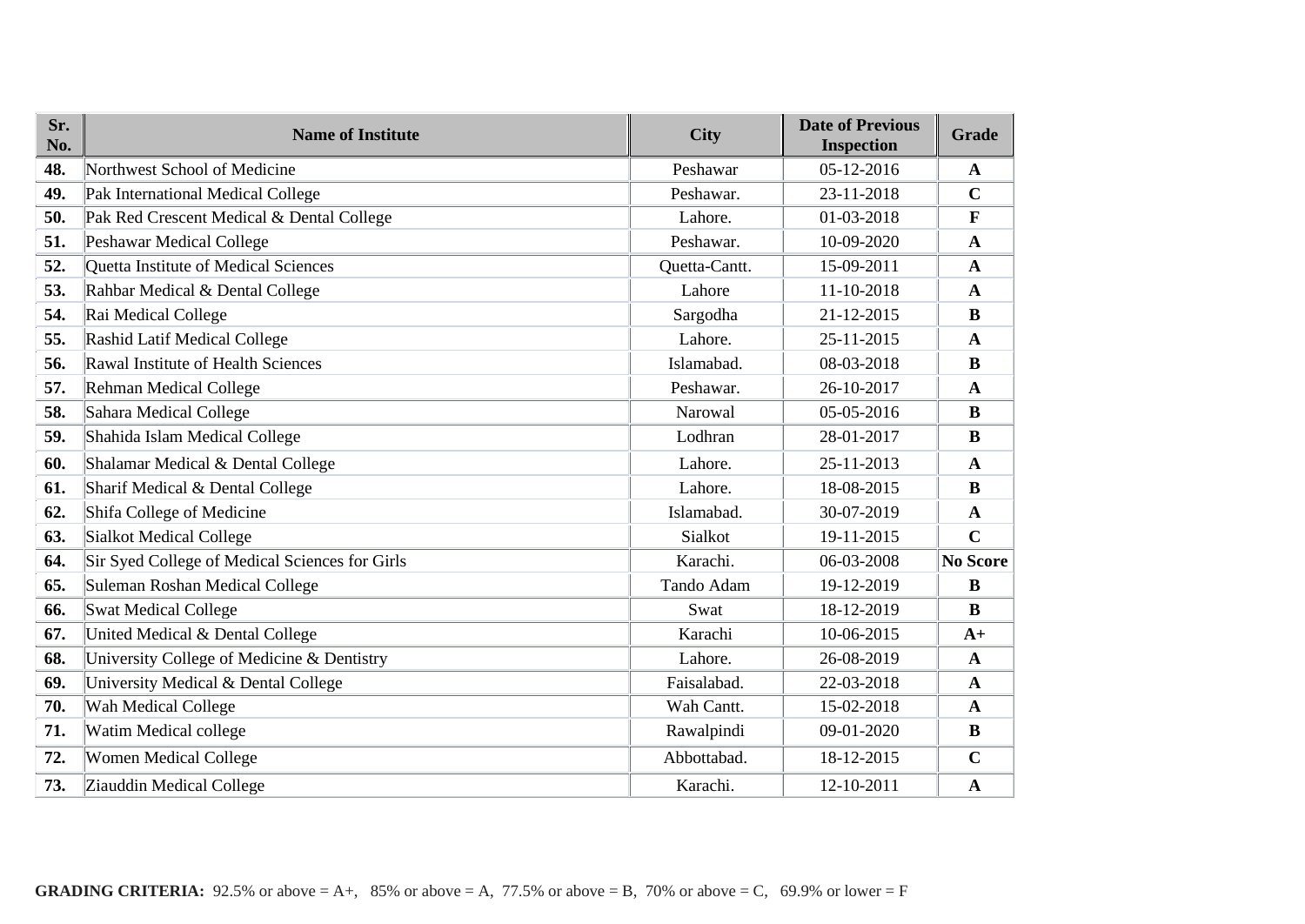#### **LAST RECOGNIZED INSPECTION GRADES OF PRIVATE DENTAL COLLEGES**

| Sr.<br>No. | <b>Name of Institute</b>                                      | <b>City</b>       | <b>Date of Previous</b><br><b>Inspection</b> | Grade           |
|------------|---------------------------------------------------------------|-------------------|----------------------------------------------|-----------------|
| 1.         | Altamash Institute of Dental Medicine                         | Karachi.          | 13-11-2018                                   | A               |
| 2.         | Avicenna Dental College                                       | Lahore.           | $07-11-2018$                                 | $\mathbf{A}$    |
| 3.         | Azra Naheed Dental College                                    | Lahore            | 16-12-2019                                   | $\mathbf C$     |
| 4.         | Baqai Dental College                                          | Karachi.          | 19-12-2018                                   | $\mathbf{A}$    |
| 5.         | Bhittai Dental & Medical College                              | Mirpurkhas-Sindh. | 10-02-2017                                   | B               |
| 6.         | College of Dentistry Bakhtawar Amin Medical & Dental College  | Multan            | 14-02-2017                                   | B               |
| 7.         | College of Dentistry Sharif Medical & Dental College          | Lahore.           | 18-05-2015                                   | $\mathbf{A}$    |
| 8.         | Dental College Akhtar Saeed Medical & Dental College          | Lahore            | 12-11-2015                                   | $A+$            |
| 9.         | Dental College Bahria University Medical & Dental College     | Karachi.          | 20-12-2018                                   | $\bf{B}$        |
| 10.        | Dental College FMH College of Medicine & Dentistry            | Lahore.           | 03-05-2018                                   | $\mathbf C$     |
| 11.        | Dental College HITEC Institute of Medical Sciences            | Taxila Cantt.     | 19-11-2018                                   | $\mathbf C$     |
| 12.        | Dental College Islamabad Medical & Dental College             | Islamabad         | 28-01-2017                                   | $\mathbf{F}$    |
| 13.        | Dental College Lahore Medical & Dental College                | Lahore.           | 19-08-2019                                   | $\mathbf C$     |
| 14.        | Dental College Rawal Institute of Health Sciences             | Islamabad.        | 27-08-2019                                   | $\mathbf C$     |
| 15.        | Dental College Sir Syed College of Medical Sciences for Girls | Karachi.          | 26-08-2015                                   | $\mathbf{F}$    |
| 16.        | Dental College University College of Medicine & Dentistry     | Lahore.           | 20-04-2018                                   | $\bf{B}$        |
| 17.        | Dental College University Medical & Dental College            | Faisalabad.       | 20-04-2018                                   | $\mathbf{A}$    |
| 18.        | Dental Section Abbottabad International Medical College       | Abbottabad.       | $ 03-02-2012 $                               | $\mathbf F$     |
| 19.        | Dental Section Frontier Medical College                       | Abbottabad.       | 16-12-2019                                   | $\mathbf C$     |
| 20.        | Dental Section Hamdard College of Medicine & Dentistry        | Karachi.          | 11-04-2018                                   | $\mathbf{F}$    |
| 21.        | Dental Section Jinnah Medical & Dental College                | Karachi.          | $ 05-10-2009$                                | <b>No Score</b> |

#### **GRADING CRITERIA:** 92.5% or above  $= A$ +, 85% or above  $= A$ , 77.5% or above  $= B$ , 70% or above  $= C$ , 69.9% or lower  $= F$ .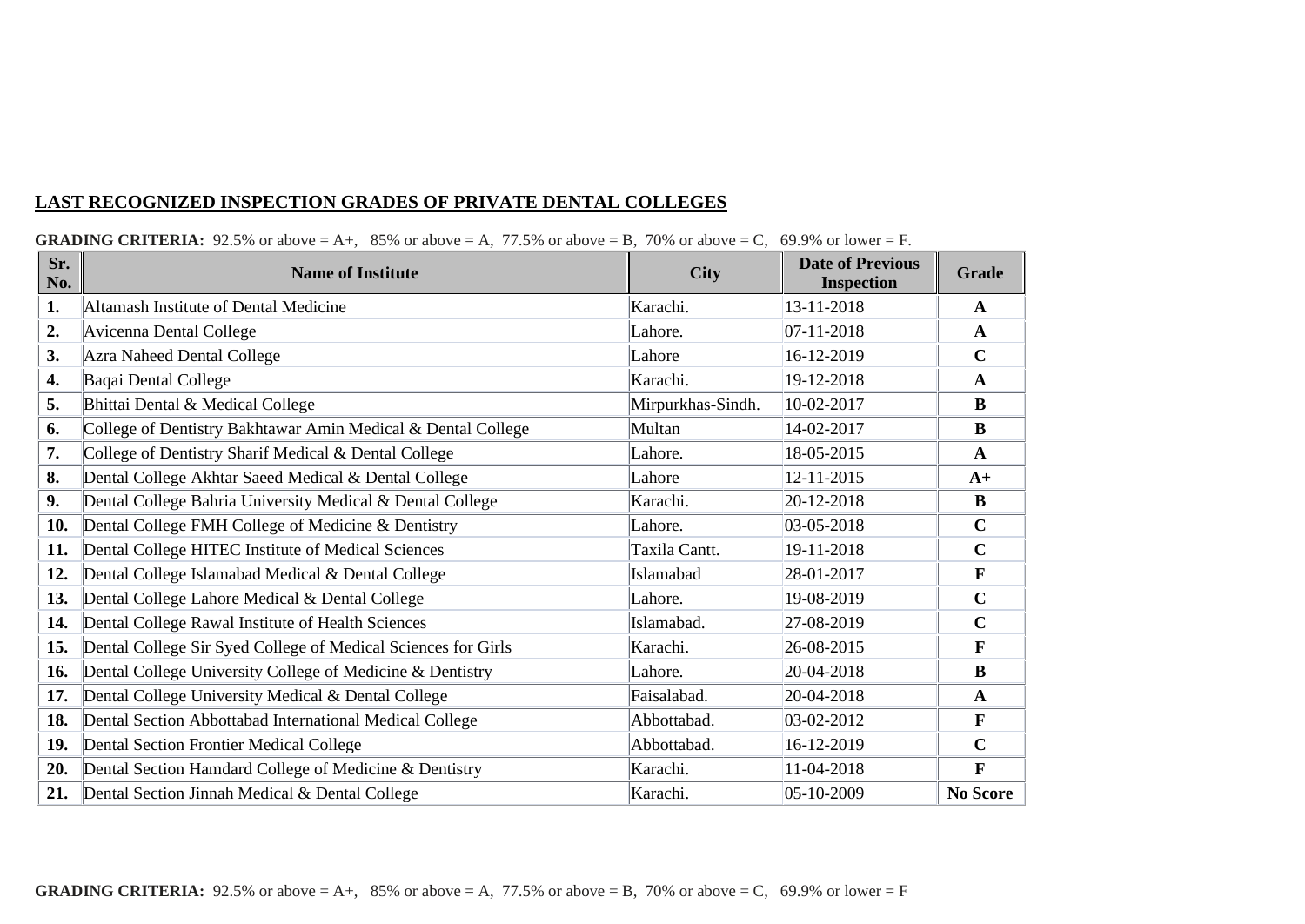| Sr.<br>No. | <b>Name of Institute</b>                               | <b>City</b> | <b>Date of Previous</b><br><b>Inspection</b> | Grade           |
|------------|--------------------------------------------------------|-------------|----------------------------------------------|-----------------|
| 22.        | Dental Section Liaquat College of Medicine & Dentistry | Karachi.    | 06-10-2009                                   | <b>No Score</b> |
| 23.        | Dental Section Multan Medical & Dental College         | Multan.     | 12-02-2014                                   | B               |
| 24.        | Dental Section Women Medical College                   | Abbottabad. | 05-11-2010                                   | $\mathbf F$     |
| 25.        | Faryal Dental College                                  | Sheikhupura | 08-10-2013                                   | $A+$            |
| 26.        | Fatima Jinnah Dental College                           | Karachi.    | 10-02-2017                                   | $\mathbf{F}$    |
| 27.        | Foundation University College of Dentistry             | Islamabad   | 04-11-2015                                   | $A+$            |
| 28.        | <b>HBS</b> Dental College                              | Islamabad   | 27-11-2018                                   | A               |
| 29.        | Institute of Dentistry CMH Lahore Medical College      | Lahore.     | $ 02-05-2018$                                | $\bf{B}$        |
| 30.        | <b>Islam Dental College</b>                            | Sialkot.    | 19-04-2018                                   | $\mathbf{A}$    |
| 31.        | Islamic International Dental College                   | Islamabad.  | 29-11-2009                                   | No Score        |
| 32.        | <b>Isra Dental College</b>                             | Hyderabad.  | 20-12-2011                                   | $\mathbf F$     |
| 33.        | Margalla College of Dentistry                          | Rawalpindi. | 19-03-2018                                   | $\mathbf C$     |
| 34.        | Muhammad Dental College                                | Mirpurkhas  | 18-12-2019                                   | $\mathbf{A}$    |
| 35.        | Peshawar Dental College                                | Peshawar.   | 04-11-2010                                   | $\mathbf{A}$    |
| 36.        | Rashid Latif Dental College                            | Lahore.     | 08-11-2018                                   | $A+$            |
| 37.        | Rehman College of Dentistry                            | Peshawar    | 26-10-2017                                   | $\mathbf{A}$    |
| 38.        | Sardar Begum Dental College                            | Peshawar.   | 10-08-2017                                   | $\bf{B}$        |
| 39.        | Shahida Islam Dental College                           | Lodhran     | 20-02-2019                                   | $A+$            |
| 40.        | Shifa College of Dentistry                             | Islamabad   | $ 03-01-2020 $                               | $\bf{B}$        |
| 41.        | <b>Watim Dental College</b>                            | Rawalpindi  | 25-02-2017                                   | $\mathbf{A}$    |
| 42.        | Ziauddin Dental College                                | Karachi.    | 04-01-2014                                   | $\mathbf{A}$    |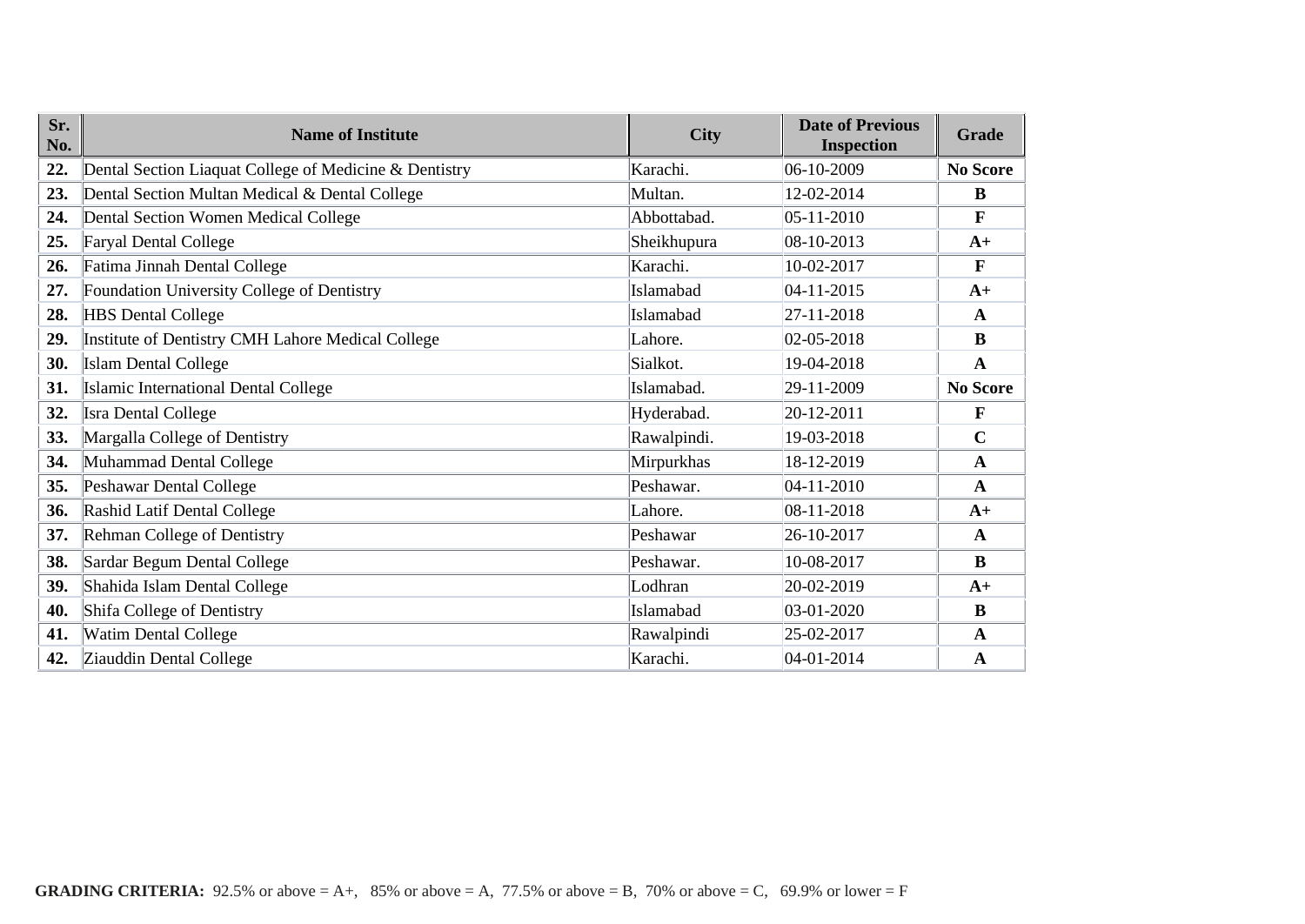## **LAST TWO RECOGNIZED INSPECTION GRADES OF PUBLIC MEDICAL COLLEGES**

| Sr.<br>No. | <b>Name of Institute</b>                | <b>City</b>                  | Date of<br><b>Previous</b><br><b>Inspection</b> | <b>Grade</b> | <b>Date of 2019</b><br><b>National</b><br><b>Inspections</b> | <b>Grade</b>    |
|------------|-----------------------------------------|------------------------------|-------------------------------------------------|--------------|--------------------------------------------------------------|-----------------|
| 1.         | Allama Iqbal Medical College            | Lahore.                      | 30-11-2013                                      |              | 26-08-2019                                                   | $\mathbf{F}$    |
| 2.         | Ameer-ud-DinPGMI Medical College        | Lahore.                      | $ 09-09-2011$                                   | $\mathbf{A}$ | 30-08-2019                                                   | $\mathbf C$     |
| 3.         | <b>Army Medical College</b>             | Rawalpindi.                  |                                                 |              | 31-07-2019                                                   | $A+$            |
| 4.         | <b>Ayub Medical College</b>             | Abbottabad.                  | 10-05-2018                                      | $\mathbf{A}$ | 30-07-2019                                                   | $\mathbf C$     |
| 5.         | Azad Jammu & Kashmir Medical College    | Muzaffarabad                 | 26-09-2014                                      | $\mathbf{A}$ | $ 02-08-2019 $                                               | $\mathbf F$     |
| 6.         | Bacha Khan Medical College              | Mardan.                      | 14-05-2015                                      | $\mathbf C$  | 06-08-2019                                                   | $\mathbf F$     |
| 7.         | <b>Bannu Medical College</b>            | Bannu.                       | 13-05-2011                                      | $\mathbf C$  | 07-08-2019                                                   | $\mathbf F$     |
| 8.         | <b>Bilawal Medical College</b>          | Jamshoro.                    | $ 02 - 11 - 2018 $                              | B            | 20-08-2019                                                   | $\mathbf{F}$    |
| 9.         | <b>Bolan Medical College</b>            | Quetta.                      |                                                 |              | 29-07-2019                                                   | $\mathbf{A}$    |
| 10.        | Chandka Medical College                 | Larkana.                     | $ 21 - 12 - 2013 $                              | B            | 20-08-2019                                                   | $\mathbf{F}$    |
| 11.        | D.G. Khan Medical College               | Dera Ghazi Khan              | 22-01-2014                                      | $\mathbf{A}$ | 19-08-2019                                                   | $\mathbf{F}$    |
| 12.        | Dow International Medical College       | Karachi.                     | 22-10-2011                                      | $\mathbf{A}$ | 08-08-2019                                                   | $\mathbf C$     |
| 13.        | Dow Medical College                     | Karachi.                     | $04-11-2009$                                    |              | No Score 05-08-2019                                          | <b>No Score</b> |
| 14.        | Fatima Jinnah Medical College for Women | Lahore.                      | 26-10-2016                                      | $\mathbf{A}$ | 28-08-2019                                                   | $\mathbf{F}$    |
| 15.        | Federal Medical & Dental College        | Islamabad.                   | 15-06-2015                                      | B            | 30-07-2019                                                   | $\mathbf{F}$    |
| 16.        | Gajju Khan Medical College              | Swabi.                       | 22-11-2018                                      | $\mathbf C$  | $ 07-08-2019 $                                               | $\mathbf F$     |
| 17.        | <b>Gambat Medical College</b>           | Gambat-Khairpur              | $ 21-08-2019 $                                  |              | No Score 18-12-2019                                          | <b>No Score</b> |
| 18.        | Ghulam Muhammad Mahar Medical College   | Sukkur                       | 11-01-2017                                      | B            | 22-08-2019                                                   | $\mathbf{F}$    |
| 19.        | <b>Gomal Medical College</b>            | Dera Ismail Khan. 20-02-2014 |                                                 | $\bf{B}$     | 08-08-2019                                                   | $\mathbf C$     |
| 20.        | Gujranwala Medical College              | Gujranwala.                  | 14-09-2011                                      | $\mathbf C$  | 30-07-2019                                                   | $\mathbf F$     |

#### **GRADING CRITERIA:** 92.5% or above  $= A_+$ , 85% or above  $= A$ , 77.5% or above  $= B$ , 70% or above  $= C$ , 69.9% or lower  $= F$ .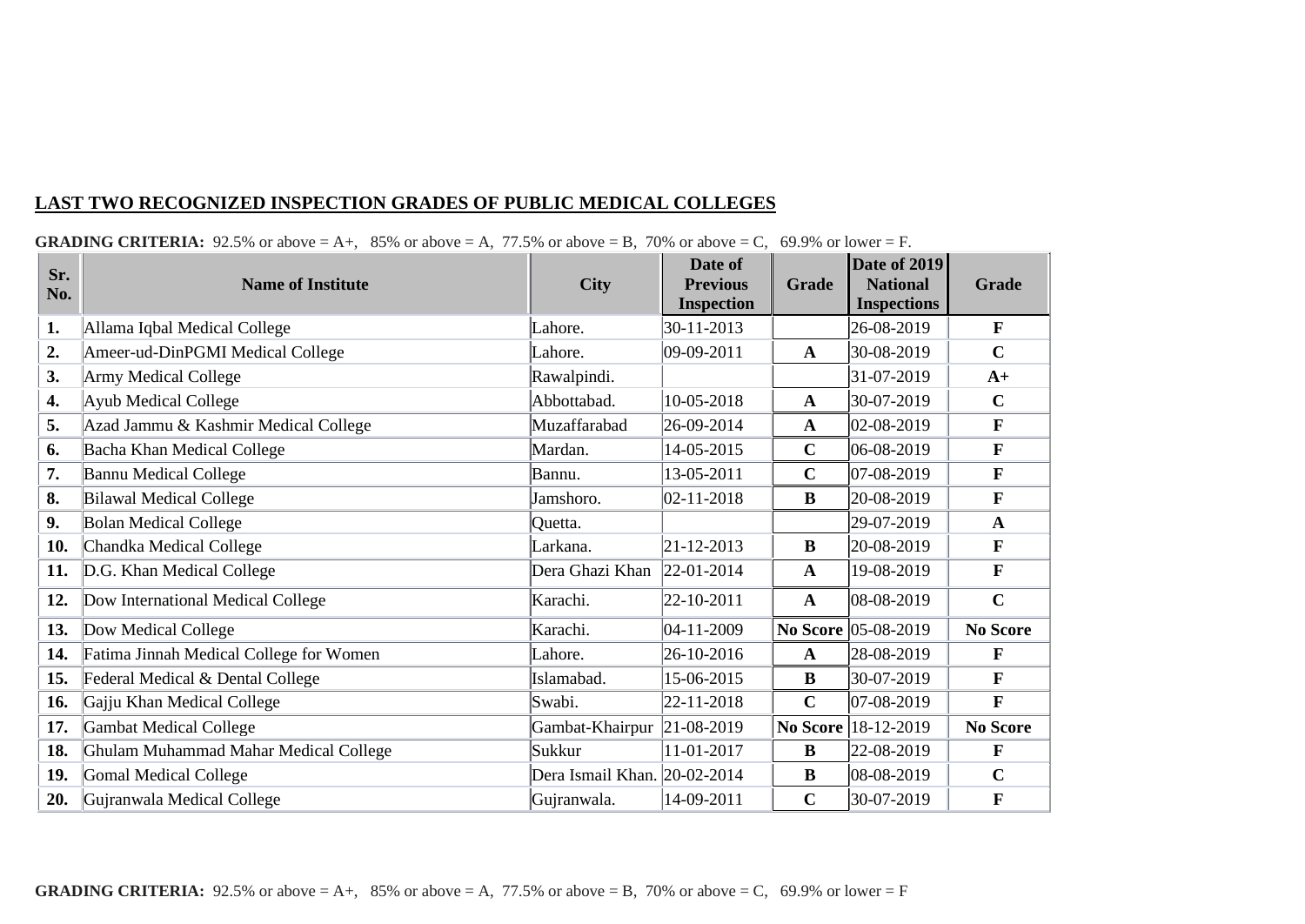| 21. | Karachi Medical & Dental College                          | Karachi.             | 08-09-2011 | $\mathbf A$  | 06-08-2019          |                 |
|-----|-----------------------------------------------------------|----------------------|------------|--------------|---------------------|-----------------|
| 22. | Khairpur Medical College                                  | <b>Khairpur Mirs</b> | 18-01-2020 | $\mathbf{A}$ |                     |                 |
| 23. | Khawaja Muhammad Safdar Medical College                   | Sialkot.             | 28-11-2012 | F            | 29-07-2019          | $\mathbf{F}$    |
| 24. | Khyber Girls Medical College                              | Peshawar.            | 09-08-2019 | $\mathbf{A}$ |                     |                 |
| 25. | <b>Khyber Medical College</b>                             | Peshawar.            | 09-05-2019 | $\mathbf{A}$ | 07-08-2019          | B               |
| 26. | King Edward Medical University                            | Lahore.              | 17-09-2013 | $\mathbf{A}$ | 28-08-2019          | $\mathbf{A}$    |
| 27. | <b>KMU</b> Institute of Medical Sciences                  | Kohat.               | 12-03-2014 | B            | 06-08-2019          | F               |
| 28. | Liaquat University of Medical & Health Sciences           | Jamshoro.            | 15-01-2010 |              | 21-08-2019          | $\mathbf C$     |
| 29. | Mohtarma Benazir Bhutto Shaheed Medical College           | Mirpur-AJ&K.         | 25-09-2014 | $\mathbf C$  | 01-08-2019          | F               |
| 30. | Nawaz Sharif Medical College                              | Gujrat.              | 03-03-2009 |              | No Score 01-07-2019 | <b>No Score</b> |
| 31. | <b>Nishtar Medical College</b>                            | Multan.              | 11-03-2014 | $\bf{B}$     | 22-08-2019          | $\mathbf C$     |
| 32. | Nowshehra Medical College                                 | Nowshehra            | 21-02-2017 | $\mathbf C$  | 05-08-2019          | <b>No Score</b> |
| 33. | Peoples University of Medical & Health Sciences for Women | Nawabshah.           | 18-12-2013 | $\mathbf{A}$ | 23-08-2019          | F               |
| 34. | Poonch Medical College                                    | Rawlakot             | 04-07-2013 | $\mathbf{A}$ | 01-08-2019          | $\mathbf{F}$    |
| 35. | Punjab Medical College                                    | Faisalabad.          | 11-06-2010 | $\mathbf{A}$ | 01-08-2019          | $\bf{B}$        |
| 36. | Quaid-e-Azam Medical College                              | Bahawalpur.          |            |              | 20-08-2019          | $\mathbf{A}$    |
| 37. | Rawalpindi Medical College                                | Rawalpindi.          | 14-06-2011 | $\bf{B}$     | 29-07-2019          | F               |
| 38. | Sahiwal Medical College                                   | Sahiwal.             | 08-03-2016 | $\bf{B}$     | 23-08-2019          | $\mathbf F$     |
| 39. | Saidu Medical College                                     | Swat.                | 18-07-2011 | $\mathbf C$  | 08-08-2019          | $\mathbf{F}$    |
| 40. | Sargodha Medical College                                  | Sargodha.            | 04-06-2010 | $\mathbf{A}$ | 30-07-2019          | <b>No Score</b> |
| 41. | Services Institute of Medical Sciences                    | Lahore.              | 24-12-2014 | $\bf{B}$     | 27-08-2019          | $\bf{B}$        |
| 42. | Shaheed Mohtarma Benazir Bhutto Medical College           | Karachi.             | 18-12-2018 | F            | 07-08-2019          | <b>No Score</b> |
| 43. | Shaikh Khalifa Bin Zayed Al-Nahyan Medical College        | Lahore.              | 02-11-2015 | $\bf{B}$     | 28-08-2019          | $\bf{B}$        |
| 44. | Sheikh Zayed Medical College                              | Rahim Yar Khan.      |            |              | 19-08-2019          | $\mathbf{A}$    |
| 45. | Sindh Medical College                                     | Karachi.             | 20-07-2016 | B            | 08-08-2019          | $\mathbf F$     |